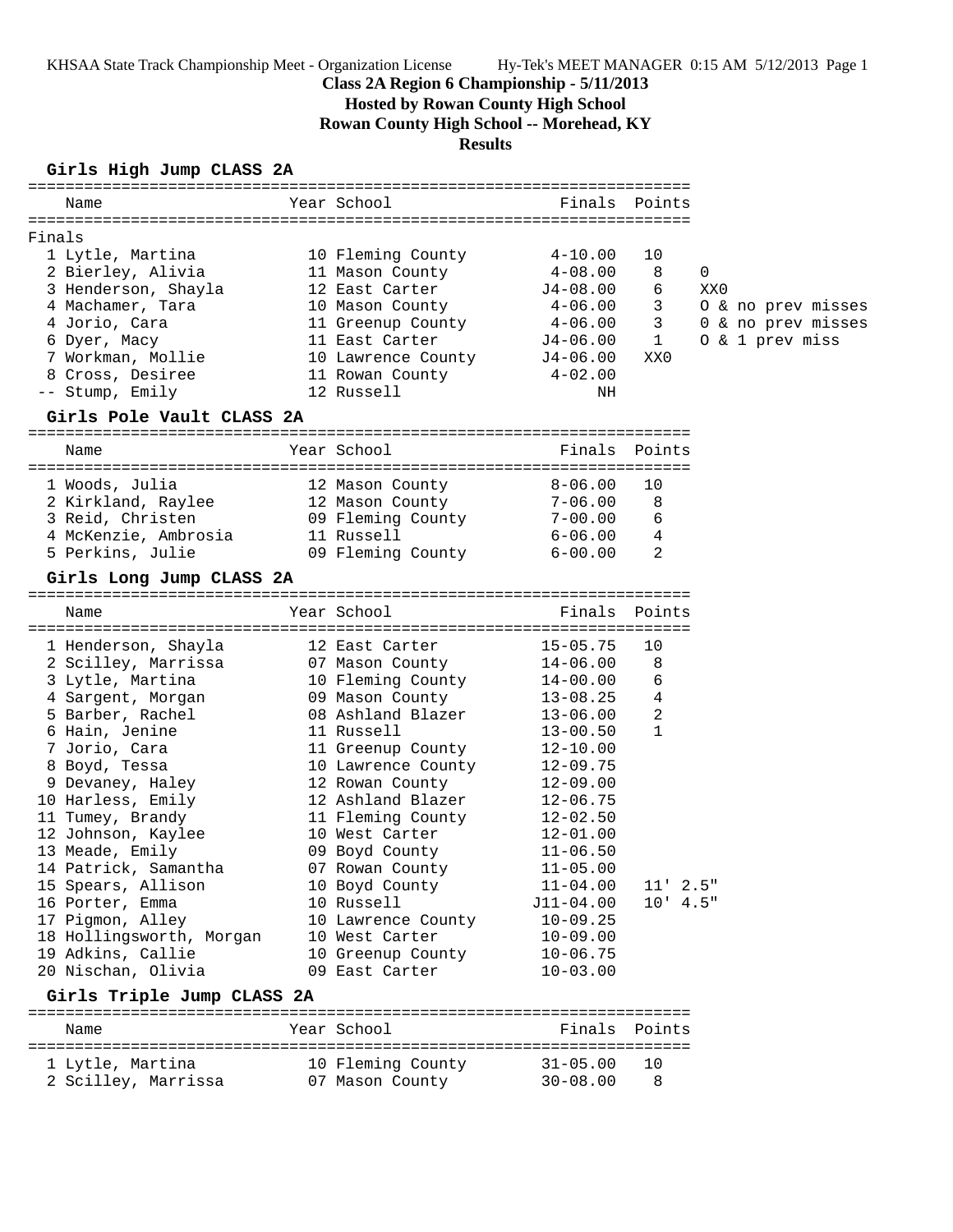**Class 2A Region 6 Championship - 5/11/2013**

**Hosted by Rowan County High School**

**Rowan County High School -- Morehead, KY**

## **Results**

## **....Girls Triple Jump CLASS 2A**

|                                                                                                                                                                                                        | $30 - 05.00$                                                                                                                                                                          | 6 |
|--------------------------------------------------------------------------------------------------------------------------------------------------------------------------------------------------------|---------------------------------------------------------------------------------------------------------------------------------------------------------------------------------------|---|
|                                                                                                                                                                                                        | $30 - 02.50$                                                                                                                                                                          | 4 |
|                                                                                                                                                                                                        | $28 - 06.00$                                                                                                                                                                          | 2 |
|                                                                                                                                                                                                        | $25 - 11.50$                                                                                                                                                                          |   |
|                                                                                                                                                                                                        | $23 - 07.00$                                                                                                                                                                          |   |
|                                                                                                                                                                                                        | FOUL                                                                                                                                                                                  |   |
|                                                                                                                                                                                                        | FOUL                                                                                                                                                                                  |   |
|                                                                                                                                                                                                        | FOUL                                                                                                                                                                                  |   |
|                                                                                                                                                                                                        | FOUL                                                                                                                                                                                  |   |
|                                                                                                                                                                                                        | FOUL                                                                                                                                                                                  |   |
| 3 Redmond, Sarah<br>4 Dyer, Macy<br>5 Jorio, Cara<br>6 Nischan, Olivia<br>7 Hain, Jenine<br>-- Wilson, Kaitlyn<br>-- Spears, Allison<br>-- Adkins, Callie<br>-- Wallace, Shelby<br>-- Carreon, Kirsten | 10 Mason County<br>11 East Carter<br>11 Greenup County<br>09 East Carter<br>11 Russell<br>11 West Carter<br>10 Boyd County<br>10 Greenup County<br>09 Rowan County<br>10 Rowan County |   |

#### **Girls Shot Put CLASS 2A**

======================================================================= Name Tear School Tear School Finals Points ======================================================================= 1 Kenser, Morgan 12 Boyd County 28-01.00 10 2 Jent, Kelsey 12 Fleming County 27-03.00 8 3 Smith, Chyeanne 08 West Carter 26-00.00 6 4 Gollihue, Whitney 11 East Carter 24-11.00 4 5 Provence, Destiny 07 Rowan County 24-05.00 2 6 Bierley, Alivia 11 Mason County 24-02.00 1 7 Robinson, Shayla 12 Fleming County 24-00.00 8 Epperson, Jaci 12 Russell 22-05.00 9 Omara, Whitney 08 Mason County 21-08.50 10 Yates, Heather 12 Russell 20-07.00 11 Wagoner, Morgan 08 Rowan County 20-06.00 12 Goodpaster, Dakota 10 Morgan County 19-07.00 13 Walker, Rachel 11 Boyd County 17-09.00 14 Ellixson, Edna 08 Greenup County 17-08.50

15 Howard, Allegra 11 Morgan County 17-00.00

#### **Girls Discus Throw CLASS 2A**

| Name                                                                 | Year School                                              | Finals                              | Points                 |
|----------------------------------------------------------------------|----------------------------------------------------------|-------------------------------------|------------------------|
| 1 Jent, Kelsey<br>2 Kenser, Morgan<br>3 Gollihue, Whitney            | 12 Fleming County<br>12 Boyd County<br>11 East Carter    | 98-02<br>88-03<br>$76 - 11$         | 1 O<br>8<br>6          |
| 4 Smith, Chyeanne<br>5 Ellixson, Edna<br>6 Ramey, Hannah             | 08 West Carter<br>08 Greenup County<br>10 Fleming County | 67-07<br>$67 - 03$<br>$61 - 08$     | 4<br>2<br>$\mathbf{1}$ |
| 7 Epperson, Jaci<br>8 Yates, Heather                                 | 12 Russell<br>12 Russell                                 | $58 - 02$<br>$54 - 02$              |                        |
| 9 Goodpaster, Dakota<br>10 Kirkland, Raylee<br>11 Walker, Rachel     | 10 Morgan County<br>12 Mason County<br>11 Boyd County    | $52 - 10$<br>$47 - 04$<br>$46 - 00$ |                        |
| 12 Howard, Allegra<br>13 Frazier, Rebecca<br>Boys High Jump CLASS 2A | 11 Morgan County<br>09 Greenup County                    | $44 - 02$<br>$43 - 05$              |                        |
|                                                                      |                                                          |                                     |                        |

| Name |                | Year School |                 | Finals Points |  |
|------|----------------|-------------|-----------------|---------------|--|
|      | 1 Stone, Laney |             | 11 Rowan County | 6-06.00 10    |  |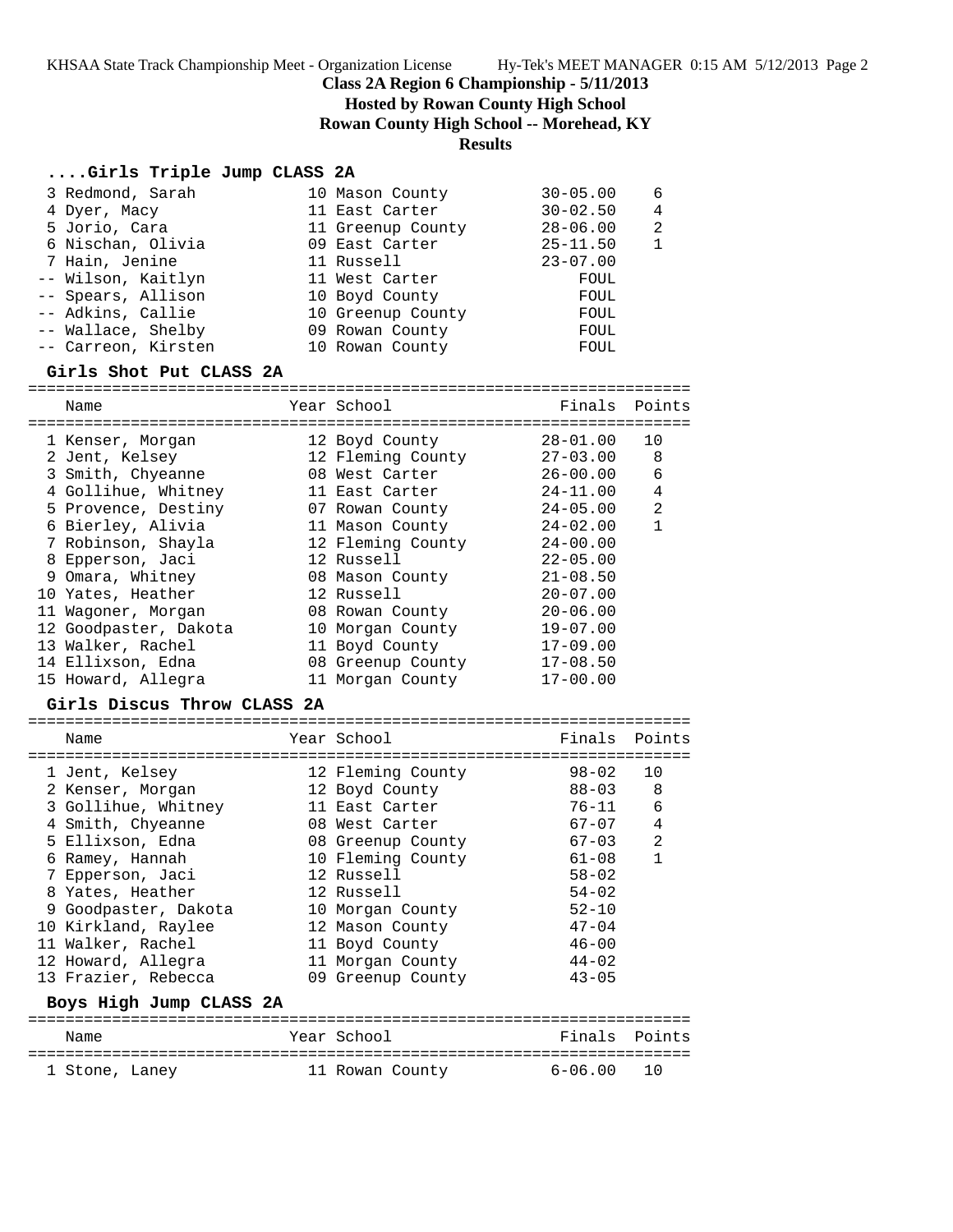KHSAA State Track Championship Meet - Organization License Hy-Tek's MEET MANAGER 0:15 AM 5/12/2013 Page 3

# **Class 2A Region 6 Championship - 5/11/2013**

**Hosted by Rowan County High School**

**Rowan County High School -- Morehead, KY**

# **Results**

### **....Boys High Jump CLASS 2A**

| 2 Chambers, Steven | 12 Mason County  | $6 - 02.00$ | -8   |    |
|--------------------|------------------|-------------|------|----|
| 3 Stone, Jalen     | 12 Rowan County  | $5 - 10.00$ | 6    |    |
| 4 Stahl, Alex      | 12 Mason County  | $5 - 08.00$ | 4    |    |
| 5 McGuire, Johnny  | 12 Russell       | $5 - 06.00$ | - 2. |    |
| 6 Debusk, Tanner   | 11 Morgan County | J5-06.00    |      | XO |
| -- Menix, Nathan   | 10 West Carter   | NН          |      |    |

### **Boys Pole Vault CLASS 2A**

=======================================================================

| Name          |                   | Year School       |              | Finals Points |  |  |                          |
|---------------|-------------------|-------------------|--------------|---------------|--|--|--------------------------|
|               |                   |                   |              |               |  |  |                          |
|               | 1 Kelsey, Zack    | 12 Rowan County   | $13 - 00.00$ | 10            |  |  |                          |
|               | 2 Conway, Robert  | 11 Fleming County | $10 - 00.00$ | 8             |  |  |                          |
|               | 3 Martin, Kaden   | 11 Ashland Blazer | $9 - 06.00$  | 6             |  |  |                          |
|               | 4 Neal, William   | 09 Russell        | $8 - 06.00$  | 4             |  |  |                          |
|               | 5 Kouns, Andrew   | 08 Mason County   | $8 - 00.00$  |               |  |  | 1.50 XXO & 2 prev misses |
|               | 5 Leming, Tyler   | 10 Fleming County | $8 - 00.00$  |               |  |  | 1.50 XXO & 2 prev misses |
| 7 Neal, Kane  |                   | 09 Mason County   | $7 - 06.00$  |               |  |  |                          |
|               | -- Curtis, Travis | 10 Rowan County   | ΝH           |               |  |  |                          |
| -- Lowe, Gabe |                   | 10 Russell        | ΝH           |               |  |  |                          |

#### **Boys Long Jump CLASS 2A**

| Name                | Year School       | Finals Points |                |
|---------------------|-------------------|---------------|----------------|
| 1 Stone, Jalen      | 12 Rowan County   | $20 - 09.50$  | 10             |
| 2 Stone, Laney      | 11 Rowan County   | $19 - 07.00$  | 8              |
| 3 Tompkins, Jacob   | 11 Mason County   | $18 - 09.75$  | 6              |
| 4 Debusk, Tanner    | 11 Morgan County  | $18 - 01.75$  | 4              |
| 5 Burnett, Maverick | 10 Fleming County | $18 - 01.25$  | $\mathfrak{D}$ |
| 6 Stahl, Alex       | 12 Mason County   | $17 - 04.00$  |                |
| 7 Whttaker, Logan   | 12 Russell        | $17 - 03.00$  |                |
| 8 McGranahan, Miles | 11 Ashland Blazer | $16 - 01.75$  |                |
| 9 Williams, Wilder  | 10 Fleming County | $15 - 09.75$  |                |
| 10 Cole, Spencer    | 09 Russell        | $15 - 08.50$  |                |
|                     |                   |               |                |

### **Boys Triple Jump CLASS 2A**

| Name                                                                                                                                                                      | Year School                                                                                                                                                                    | Finals Points                                                                                                                |                               |
|---------------------------------------------------------------------------------------------------------------------------------------------------------------------------|--------------------------------------------------------------------------------------------------------------------------------------------------------------------------------|------------------------------------------------------------------------------------------------------------------------------|-------------------------------|
| 1 Stone, Jalen<br>2 Stahl, Alex<br>3 Medley, Jacob<br>4 Kennedy, Jordan<br>5 Williams, Wilder<br>6 Cho, Henry<br>7 Rankin, Dylan<br>-- P'Simer, Dylan<br>-- Honan, Dallas | 12 Rowan County<br>12 Mason County<br>10 Boyd County<br>11 Ashland Blazer<br>10 Fleming County<br>10 Fleming County<br>10 Ashland Blazer<br>12 West Carter<br>12 Morgan County | $42 - 05.00$<br>$37 - 09.00$<br>$36 - 08.00$<br>$35 - 02.00$<br>$34 - 07.50$<br>$34 - 04.00$<br>$33 - 02.00$<br>FOUL<br>FOUL | 1 O<br>-8<br>6<br>4<br>2<br>1 |
| -- Neal, William<br>-- Malone, Ryan                                                                                                                                       | 09 Russell<br>11 Russell                                                                                                                                                       | FOUL<br>FOUL                                                                                                                 |                               |
|                                                                                                                                                                           |                                                                                                                                                                                |                                                                                                                              |                               |